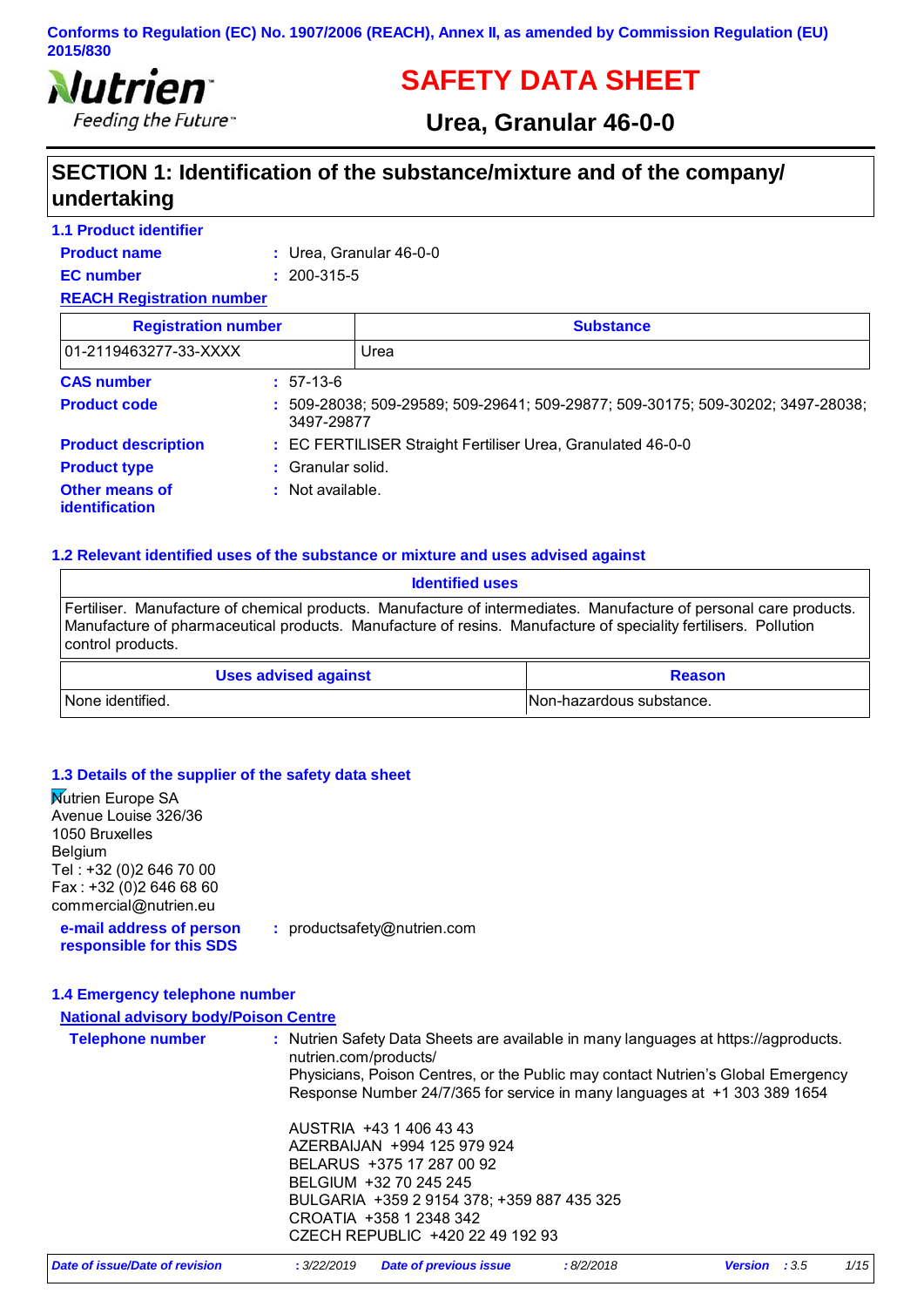*Urea, Granular 46-0-0*

# **SECTION 1: Identification of the substance/mixture and of the company/ undertaking**

|               | SLOVAKIA +421 2 5477 4166<br>SLOVENIA +386 41 635 500                                               |  |  |
|---------------|-----------------------------------------------------------------------------------------------------|--|--|
|               |                                                                                                     |  |  |
|               | SERBIA +381 11 3608 440                                                                             |  |  |
|               | Saint-Petersburg +7 921 757 3228                                                                    |  |  |
|               | Moscow +7 495 628 1687                                                                              |  |  |
|               | <b>RUSSIAN FEDERATION</b><br>Ekaterinburg +7 343 229 98 57                                          |  |  |
|               | ROMANIA +402 212 106 282                                                                            |  |  |
|               | PORTUGAL 808 250 143 (national callers)                                                             |  |  |
|               | Wroclaw +48 71 343 30 08                                                                            |  |  |
|               | Warszawa +48 22 619 66 54                                                                           |  |  |
|               | Lòdz +48 42 63 14 724<br>Sosnowiec +48 32 266 11 45                                                 |  |  |
|               | Krakow +48 12 411 99 99                                                                             |  |  |
|               | Gdansk +48 58 682 04 04                                                                             |  |  |
| <b>POLAND</b> |                                                                                                     |  |  |
|               | NORWAY +47 22 59 13 00                                                                              |  |  |
|               | NETHERLANDS +31 30 274 88 88                                                                        |  |  |
|               | KAZAKHSTAN +7 3272 925 868<br>LITHUANIA +370 5 236 20 52; +370 687 533 78                           |  |  |
|               | Turin +39 011 663 7637                                                                              |  |  |
|               | Rome +39 06 305 43 43                                                                               |  |  |
|               | Pavia +39 38 224 444                                                                                |  |  |
|               | Milan +39 02 6610 1029<br>Padova +39 49 827 50 78                                                   |  |  |
|               | Genoa +39 10 563 62 45                                                                              |  |  |
|               | Foggia +39 881 732 326                                                                              |  |  |
|               | Firenze +39 55 794 7819                                                                             |  |  |
|               | Bergamo +39 800 883 300                                                                             |  |  |
| <b>ITALY</b>  |                                                                                                     |  |  |
|               | IRELAND +353 1 837 9964 (medical professionals) +353 1 809 2166 (public)<br>ISRAEL +972 4 854 19 00 |  |  |
|               | ICELAND +354 543 22 22                                                                              |  |  |
|               | HUNGARY +36 80 20 11 99                                                                             |  |  |
|               | GREECE +30 21 07 79 37 77                                                                           |  |  |
|               | Munich +49 89 192 40                                                                                |  |  |
|               | Homburg (Saar) +49 6841 192 40<br>Mainz +49 6131 192 40                                             |  |  |
|               | Goettingen +49 551 192 40                                                                           |  |  |
|               | Freiburg +49 761 192 40                                                                             |  |  |
|               | Erfurt +49 361 730 730                                                                              |  |  |
|               | Bonn +49 228 192 40                                                                                 |  |  |
|               | Berlin +49 30 192 40                                                                                |  |  |
| GERMANY       |                                                                                                     |  |  |
|               | Toulouse +33 (0)5 61 77 74 47<br>GEORGIA +995 99 53 33 20                                           |  |  |
|               | Strasbourg +33 (0)3 88 37 37 37                                                                     |  |  |
|               | Rennes +33 (0) 2 99 59 22 22                                                                        |  |  |
|               | Paris +33 (0) 1 40 05 48 48                                                                         |  |  |
|               | Nancy +33 (0) 3 83 22 50 50                                                                         |  |  |
|               | Marseille +33 (0)4 91 75 25 25                                                                      |  |  |
|               | Lille 0800 59 59 59 (national callers)<br>Lyon +33 (0)4 72 11 69 11                                 |  |  |
|               | Bordeaux +33 (0) 5 56 96 40 80                                                                      |  |  |
|               | Angers +33 (0) 241 48 21 21                                                                         |  |  |
| <b>FRANCE</b> |                                                                                                     |  |  |
|               | ESTONIA 16662; +372 62 69 379<br>FINLAND +358 9 471977                                              |  |  |
|               |                                                                                                     |  |  |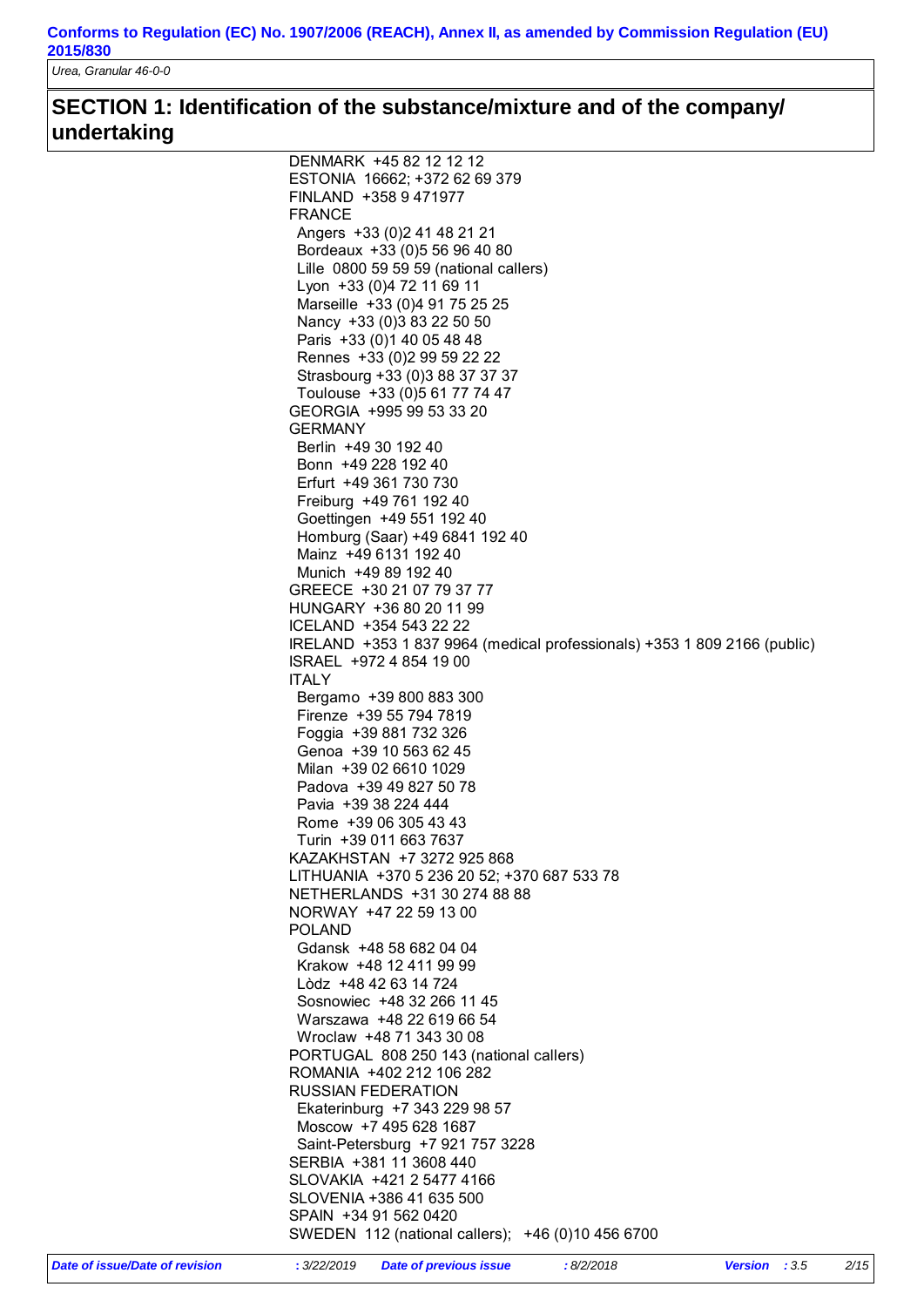*Urea, Granular 46-0-0*

## **SECTION 1: Identification of the substance/mixture and of the company/ undertaking**

|                           | SWITZERLAND +41 44 251 51 51 (in Switzerland dial 145) |
|---------------------------|--------------------------------------------------------|
|                           | THE FORMER YUGOSLAVIA +38 923 147 635                  |
|                           | TURKEY +90 0312 433 70 01 or 0 800 314 7900            |
|                           | UNITED KINGDOM                                         |
|                           | Belfast 844 892 0111                                   |
|                           | Birmingham 844 892 0111                                |
|                           | Edinburgh 844 892 0111                                 |
|                           | Newcastle Upon Tyne +44 191 2606182; +44 191 2606180   |
|                           | Penarth 844 892 0111                                   |
| <b>Supplier</b>           |                                                        |
| <b>Telephone number</b>   | : Mutrien Europe SA                                    |
|                           | <b>EMERGENCY TELEPHONE NUMBERS:</b>                    |
|                           | Transportation: 00-1-303-389-1654                      |
|                           | Medical: 00-1-303-389-1654                             |
|                           | : 24/7/365                                             |
| <b>Hours of operation</b> |                                                        |
|                           |                                                        |

# **SECTION 2: Hazards identification**

| 2.1 Classification of the substance or mixture |                                                                            |
|------------------------------------------------|----------------------------------------------------------------------------|
| <b>Product definition</b>                      | : Mono-constituent substance                                               |
|                                                | <b>Classification according to Regulation (EC) No. 1272/2008 [CLP/GHS]</b> |
| Not classified.                                |                                                                            |

The product is NOT classified as hazardous according to Regulation (EC) 1272/2008 as amended.

See Section 16 for the full text of the H statements declared above.

See Section 11 for more detailed information on health effects and symptoms.

### **2.2 Label elements**

**Signal word :**

**Hazard pictograms :**



: No signal word.

| <b>Hazard statements</b>                                                                                                                                        | : Not applicable.                                                                                                                |
|-----------------------------------------------------------------------------------------------------------------------------------------------------------------|----------------------------------------------------------------------------------------------------------------------------------|
| <b>Precautionary statements</b>                                                                                                                                 |                                                                                                                                  |
| <b>General</b>                                                                                                                                                  | : Read label before use. Keep out of reach of children. If medical advice is needed,<br>have product container or label at hand. |
| <b>Prevention</b>                                                                                                                                               | : Not applicable.                                                                                                                |
| <b>Response</b>                                                                                                                                                 | : Not applicable.                                                                                                                |
| <b>Storage</b>                                                                                                                                                  | : Not applicable.                                                                                                                |
| <b>Disposal</b>                                                                                                                                                 | : Not applicable.                                                                                                                |
| <b>Hazardous ingredients</b>                                                                                                                                    | : Not applicable.                                                                                                                |
| <b>Supplemental label</b><br><b>elements</b>                                                                                                                    | : Safety data sheet available on request.                                                                                        |
| <b>Annex XVII - Restrictions</b><br>on the manufacture.<br>placing on the market and<br>use of certain dangerous<br>substances, mixtures and<br><b>articles</b> | : Not applicable.                                                                                                                |
| <b>Special packaging requirements</b>                                                                                                                           |                                                                                                                                  |
|                                                                                                                                                                 |                                                                                                                                  |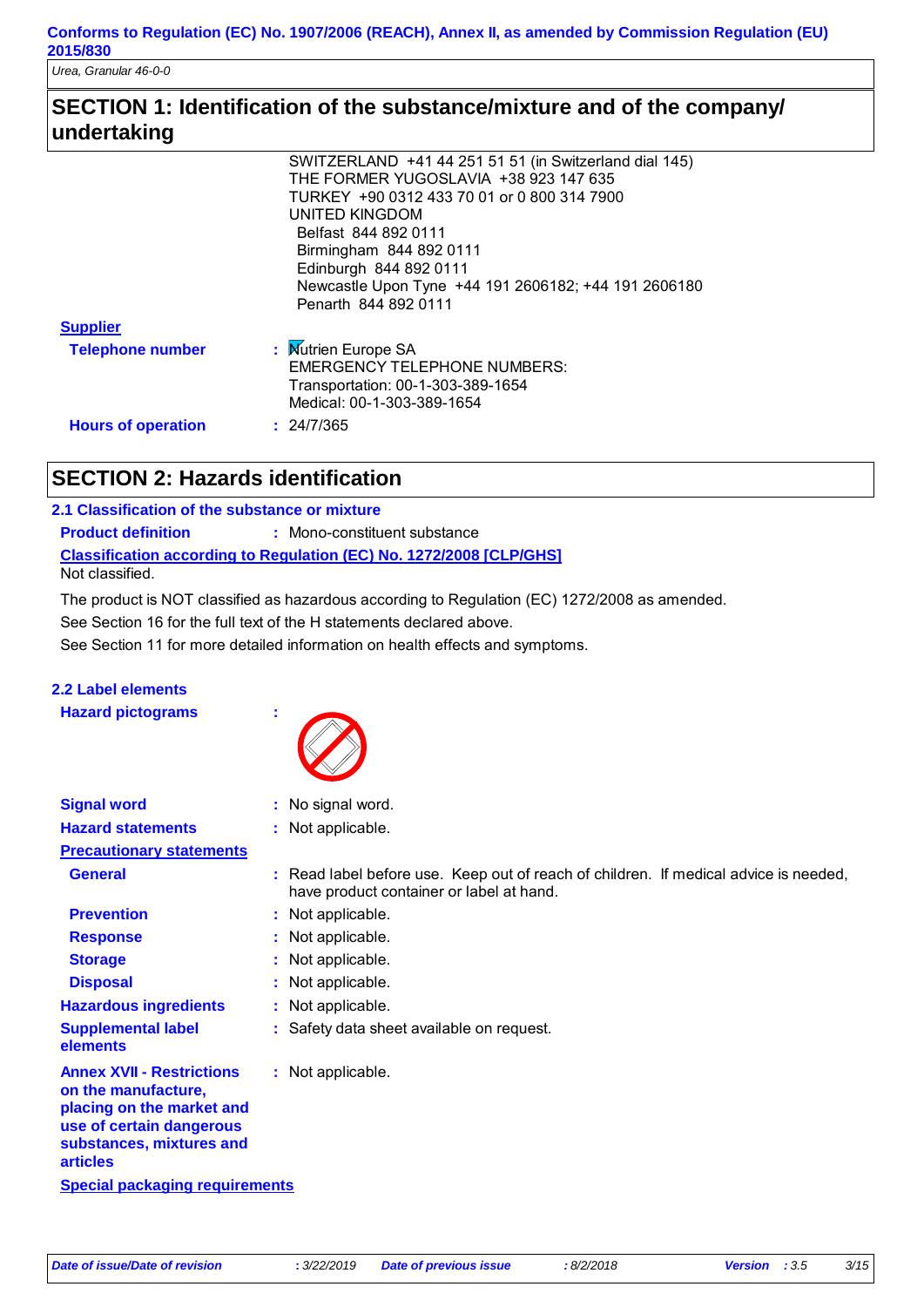*Urea, Granular 46-0-0*

### **SECTION 2: Hazards identification**

| <b>Containers to be fitted</b><br>with child-resistant<br>fastenings                                                | : Not applicable.                                    |
|---------------------------------------------------------------------------------------------------------------------|------------------------------------------------------|
| <b>Tactile warning of danger</b>                                                                                    | : Not applicable.                                    |
| 2.3 Other hazards                                                                                                   |                                                      |
| <b>Substance meets the</b><br>criteria for PBT according<br>to Regulation (EC) No.<br><b>1907/2006. Annex XIII</b>  | : No.                                                |
| <b>Substance meets the</b><br>criteria for vPvB according<br>to Regulation (EC) No.<br><b>1907/2006, Annex XIII</b> | : No.                                                |
| Other hazards which do<br>not result in classification                                                              | : Handling and/or proces<br>mechanical irritation of |

### ssing of this material may generate a dust which can cause the eyes, skin, nose and throat.

## **SECTION 3: Composition/information on ingredients**

#### Mono-constituent substance **: 3.1 Substances Product/ingredient name** Urea  $|$  REACH #: 01-2119463277-33-XXXX EC: 200-315-5 CAS: 57-13-6 98 | Not classified. | [A] **Identifiers**  $\begin{array}{ccc} \hline \end{array}$  **%** Regulation (EC) No. | Type **1272/2008 [CLP]**

There are no additional ingredients present which, within the current knowledge of the supplier, are classified and contribute to the classification of the substance and hence require reporting in this section.

Type

[\*] Substance

[A] Constituent

[B] Impurity

[C] Stabilising additive

Occupational exposure limits, if available, are listed in Section 8.

### **SECTION 4: First aid measures**

### **4.1 Description of first aid measures**

| Eye contact         | : Immediately flush eyes with plenty of water, occasionally lifting the upper and lower<br>eyelids. Check for and remove any contact lenses. Continue to rinse for at least 10<br>minutes. Get medical attention if irritation occurs.                                                                                                                                                                                                                                                                                                                                                                                                                                                                                                           |  |
|---------------------|--------------------------------------------------------------------------------------------------------------------------------------------------------------------------------------------------------------------------------------------------------------------------------------------------------------------------------------------------------------------------------------------------------------------------------------------------------------------------------------------------------------------------------------------------------------------------------------------------------------------------------------------------------------------------------------------------------------------------------------------------|--|
| <b>Inhalation</b>   | : Remove person to fresh air and keep comfortable for breathing. If not breathing, if<br>breathing is irregular or if respiratory arrest occurs, provide artificial respiration or<br>oxygen by trained personnel. It may be dangerous to the person providing aid to give<br>mouth-to-mouth resuscitation. Get medical attention if adverse health effects persist<br>or are severe. If unconscious, place in recovery position and get medical attention<br>immediately. Maintain an open airway. Loosen tight clothing such as a collar, tie,<br>belt or waistband. In case of inhalation of decomposition products in a fire,<br>symptoms may be delayed. The exposed person may need to be kept under<br>medical surveillance for 48 hours. |  |
| <b>Skin contact</b> | : Flush contaminated skin with plenty of water. Remove contaminated clothing and<br>shoes. Get medical attention if symptoms occur. Wash clothing before reuse.<br>Clean shoes thoroughly before reuse.                                                                                                                                                                                                                                                                                                                                                                                                                                                                                                                                          |  |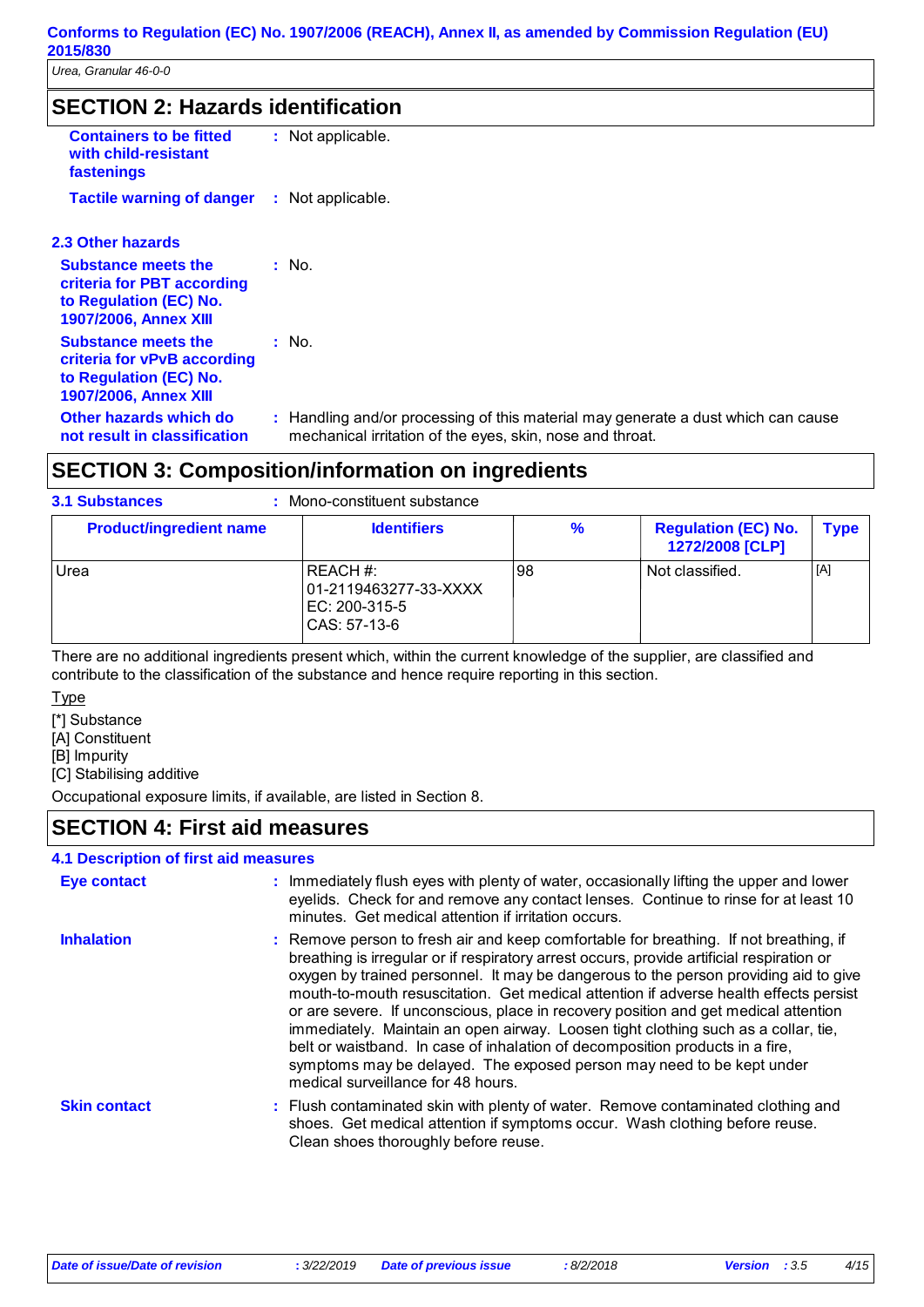*Urea, Granular 46-0-0*

# **SECTION 4: First aid measures**

| <b>Ingestion</b>                  | : Wash out mouth with water. Remove dentures if any. If material has been<br>swallowed and the exposed person is conscious, give small quantities of water to<br>drink. Stop if the exposed person feels sick as vomiting may be dangerous. Do not<br>induce vomiting unless directed to do so by medical personnel. If vomiting occurs,<br>the head should be kept low so that vomit does not enter the lungs. Get medical<br>attention if adverse health effects persist or are severe. Never give anything by<br>mouth to an unconscious person. If unconscious, place in recovery position and get<br>medical attention immediately. Maintain an open airway. Loosen tight clothing such<br>as a collar, tie, belt or waistband. |
|-----------------------------------|--------------------------------------------------------------------------------------------------------------------------------------------------------------------------------------------------------------------------------------------------------------------------------------------------------------------------------------------------------------------------------------------------------------------------------------------------------------------------------------------------------------------------------------------------------------------------------------------------------------------------------------------------------------------------------------------------------------------------------------|
| <b>Protection of first-aiders</b> | : No action shall be taken involving any personal risk or without suitable training.<br>Mouth-to-mouth resuscitation of oral exposure patients is not recommended. First-                                                                                                                                                                                                                                                                                                                                                                                                                                                                                                                                                            |

aiders with contaminated clothing should be properly decontaminated.

#### **4.2 Most important symptoms and effects, both acute and delayed**

|                                     | tie moot important offinitionile and chootel both agate and delafed                                                                                                                                                                                                                                                                                                                                                                |
|-------------------------------------|------------------------------------------------------------------------------------------------------------------------------------------------------------------------------------------------------------------------------------------------------------------------------------------------------------------------------------------------------------------------------------------------------------------------------------|
| <b>Over-exposure signs/symptoms</b> |                                                                                                                                                                                                                                                                                                                                                                                                                                    |
| <b>Eye contact</b>                  | : May cause irritation due to mechanical action.                                                                                                                                                                                                                                                                                                                                                                                   |
| <b>Inhalation</b>                   | : No specific data.                                                                                                                                                                                                                                                                                                                                                                                                                |
| <b>Skin contact</b>                 | : No specific data.                                                                                                                                                                                                                                                                                                                                                                                                                |
| <b>Ingestion</b>                    | : No specific data.                                                                                                                                                                                                                                                                                                                                                                                                                |
|                                     |                                                                                                                                                                                                                                                                                                                                                                                                                                    |
| <b>Notes to physician</b>           | 4.3 Indication of any immediate medical attention and special treatment needed<br>: Treat symptomatically. Contact poison treatment specialist immediately if large<br>quantities have been ingested or inhaled. In case of inhalation of decomposition<br>products in a fire, symptoms may be delayed. The exposed person may need to be<br>kept under medical surveillance for 48 hours. For professional, multilingual, medical |
|                                     | support, in case of medical emergencies involving Nutrien products, telephone the<br>Nutrien global 24 hour Emergency Number: 00-1-303-389-1654.                                                                                                                                                                                                                                                                                   |
| <b>Specific treatments</b>          | : No specific treatment. Treat symptomatically.                                                                                                                                                                                                                                                                                                                                                                                    |

# **SECTION 5: Firefighting measures**

| 5.1 Extinguishing media                                                                                                                                                                                                                            |  |                                                                                                                                                                                                                                                                                                                                                                       |  |  |  |  |
|----------------------------------------------------------------------------------------------------------------------------------------------------------------------------------------------------------------------------------------------------|--|-----------------------------------------------------------------------------------------------------------------------------------------------------------------------------------------------------------------------------------------------------------------------------------------------------------------------------------------------------------------------|--|--|--|--|
| <b>Suitable extinguishing</b><br>media                                                                                                                                                                                                             |  | : Material will not burn. Undergoes thermal decomposition at elevated temperatures<br>to produce solid cyanuric acid and release toxic and combustible gases (ammonia,<br>carbon dioxide, and oxides of nitrogen). Use an extinguishing agent suitable for the<br>surrounding fire.                                                                                   |  |  |  |  |
| <b>Unsuitable extinguishing</b><br>media                                                                                                                                                                                                           |  | : None known.                                                                                                                                                                                                                                                                                                                                                         |  |  |  |  |
| 5.2 Special hazards arising from the substance or mixture                                                                                                                                                                                          |  |                                                                                                                                                                                                                                                                                                                                                                       |  |  |  |  |
| <b>Hazards from the</b><br>: No specific fire or explosion hazard. Decomposes on heating. In a fire, hazardous<br>decomposition products may be produced. Exposure to decomposition products may<br>substance or mixture<br>cause a health hazard. |  |                                                                                                                                                                                                                                                                                                                                                                       |  |  |  |  |
| <b>Hazardous combustion</b><br>products                                                                                                                                                                                                            |  | : Decomposition products may include the following materials:<br>carbon dioxide<br>carbon monoxide<br>nitrogen oxides                                                                                                                                                                                                                                                 |  |  |  |  |
| <b>5.3 Advice for firefighters</b>                                                                                                                                                                                                                 |  |                                                                                                                                                                                                                                                                                                                                                                       |  |  |  |  |
| <b>Special protective actions</b><br>for fire-fighters                                                                                                                                                                                             |  | : Promptly isolate the scene by removing all persons from the vicinity of the incident if<br>there is a fire. Move containers from fire area if this can be done without risk. Use<br>water spray to keep fire-exposed containers cool.                                                                                                                               |  |  |  |  |
| <b>Special protective</b><br>equipment for fire-fighters                                                                                                                                                                                           |  | : Fire-fighters should wear appropriate protective equipment and self-contained<br>breathing apparatus (SCBA) with a full face-piece operated in positive pressure<br>mode. Clothing for fire-fighters (including helmets, protective boots and gloves)<br>conforming to European standard EN 469 will provide a basic level of protection for<br>chemical incidents. |  |  |  |  |
| Date of issue/Date of revision                                                                                                                                                                                                                     |  | : 3/22/2019<br>:8/2/2018<br>5/15<br><b>Date of previous issue</b><br><b>Version</b> : $3.5$                                                                                                                                                                                                                                                                           |  |  |  |  |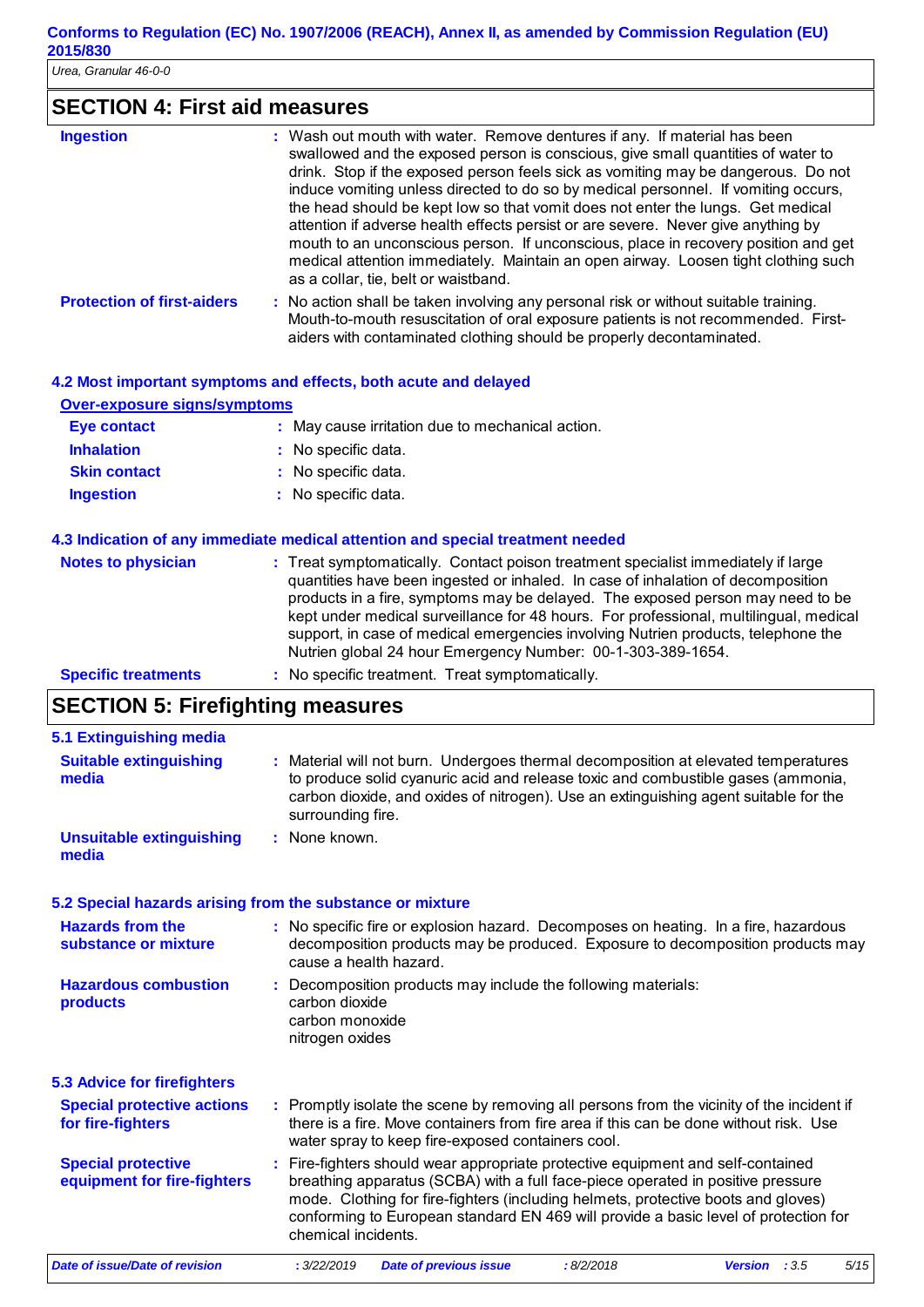### **SECTION 5: Firefighting measures**

| : If mixed with chlorine or hypochlorites, it may form nitrogen trichloride which may<br><b>Additional information</b><br>explode spontaneously in air. Contain and collect the water used to fight the fire for<br>later treatment and disposal. |
|---------------------------------------------------------------------------------------------------------------------------------------------------------------------------------------------------------------------------------------------------|
|---------------------------------------------------------------------------------------------------------------------------------------------------------------------------------------------------------------------------------------------------|

### **SECTION 6: Accidental release measures**

|                                                          |                                                                                                                                                                                                        | 6.1 Personal precautions, protective equipment and emergency procedures                                                                                                                                                                    |
|----------------------------------------------------------|--------------------------------------------------------------------------------------------------------------------------------------------------------------------------------------------------------|--------------------------------------------------------------------------------------------------------------------------------------------------------------------------------------------------------------------------------------------|
| For non-emergency<br>personnel                           | : No action shall be taken involving any personal risk or without suitable training. Keep<br>unnecessary and unprotected personnel from entering. Put on appropriate personal<br>protective equipment. |                                                                                                                                                                                                                                            |
|                                                          |                                                                                                                                                                                                        | For emergency responders : If specialised clothing is required to deal with the spillage, take note of any<br>information in Section 8 on suitable and unsuitable materials. See also the<br>information in "For non-emergency personnel". |
| <b>6.2 Environmental</b><br>precautions                  |                                                                                                                                                                                                        | : Avoid dispersal of spilt material and runoff and contact with soil, waterways, drains<br>and sewers. Inform the relevant authorities if the product has caused adverse<br>impacts (sewers, waterways, soil or air).                      |
| 6.3 Methods and material for containment and cleaning up |                                                                                                                                                                                                        |                                                                                                                                                                                                                                            |
| <b>Small spill</b>                                       |                                                                                                                                                                                                        | : Move containers from spill area. Recover the material and use it for its intended<br>purpose.                                                                                                                                            |
| <b>Large spill</b>                                       |                                                                                                                                                                                                        | : Move containers from spill area. Prevent entry into sewers, water courses,<br>basements or confined areas. Avoid creating dusty conditions and prevent wind<br>dispersal. Recover the material and use it for its intended purpose.      |
| <b>6.4 Reference to other</b><br><b>sections</b>         |                                                                                                                                                                                                        | : See Section 1 for emergency contact information.<br>See Section 8 for information on appropriate personal protective equipment.<br>See Section 13 for additional waste treatment information.                                            |
| CEOTION 7. Hereallings and atoms                         |                                                                                                                                                                                                        |                                                                                                                                                                                                                                            |

### **SECTION 7: Handling and storage**

The information in this section contains generic advice and guidance.

### **7.1 Precautions for safe handling**

| <b>Protective measures</b>                       | : Put on appropriate personal protective equipment (see Section 8). Do not ingest.<br>Avoid breathing dust. Prevent dust accumulation. Wear appropriate respirator when<br>ventilation is inadequate.                                  |
|--------------------------------------------------|----------------------------------------------------------------------------------------------------------------------------------------------------------------------------------------------------------------------------------------|
| <b>Advice on general</b><br>occupational hygiene | : Workers should wash hands and face before eating, drinking and smoking. Remove<br>contaminated clothing and protective equipment before entering eating areas. See<br>also Section 8 for additional information on hygiene measures. |

### **7.2 Conditions for safe storage, including any incompatibilities**

Store in accordance with local regulations. May form steep piles that can collapse without warning when stored in bulk. Avoid forming steep slopes when removing product. Ensure that bulk bags or smaller packaged products stored in tiers are stacked, racked, blocked, interlocked, or otherwise secured to prevent sliding, rolling, or collapse. Use caution when opening truck or railcar doors as product may have shifted during transport.

Must be stored in a dry location. Absorbs moisture on long-term storage under high humidity conditions. Store away from incompatible materials (see Section 10). When product is stored in sealable containers, keep container tightly closed and sealed until ready for use. Sealable containers that have been opened must be carefully resealed and kept upright to prevent leakage. Do not store in unlabeled containers.

| 7.3 Specific end use(s) |                                                                                                                                                                                                                                                                 |
|-------------------------|-----------------------------------------------------------------------------------------------------------------------------------------------------------------------------------------------------------------------------------------------------------------|
| <b>Recommendations</b>  | : Fertiliser. Manufacture of chemical products. Manufacture of intermediates.<br>Manufacture of personal care products. Manufacture of pharmaceutical products.<br>Manufacture of resins. Manufacture of speciality fertilisers. Pollution control<br>products. |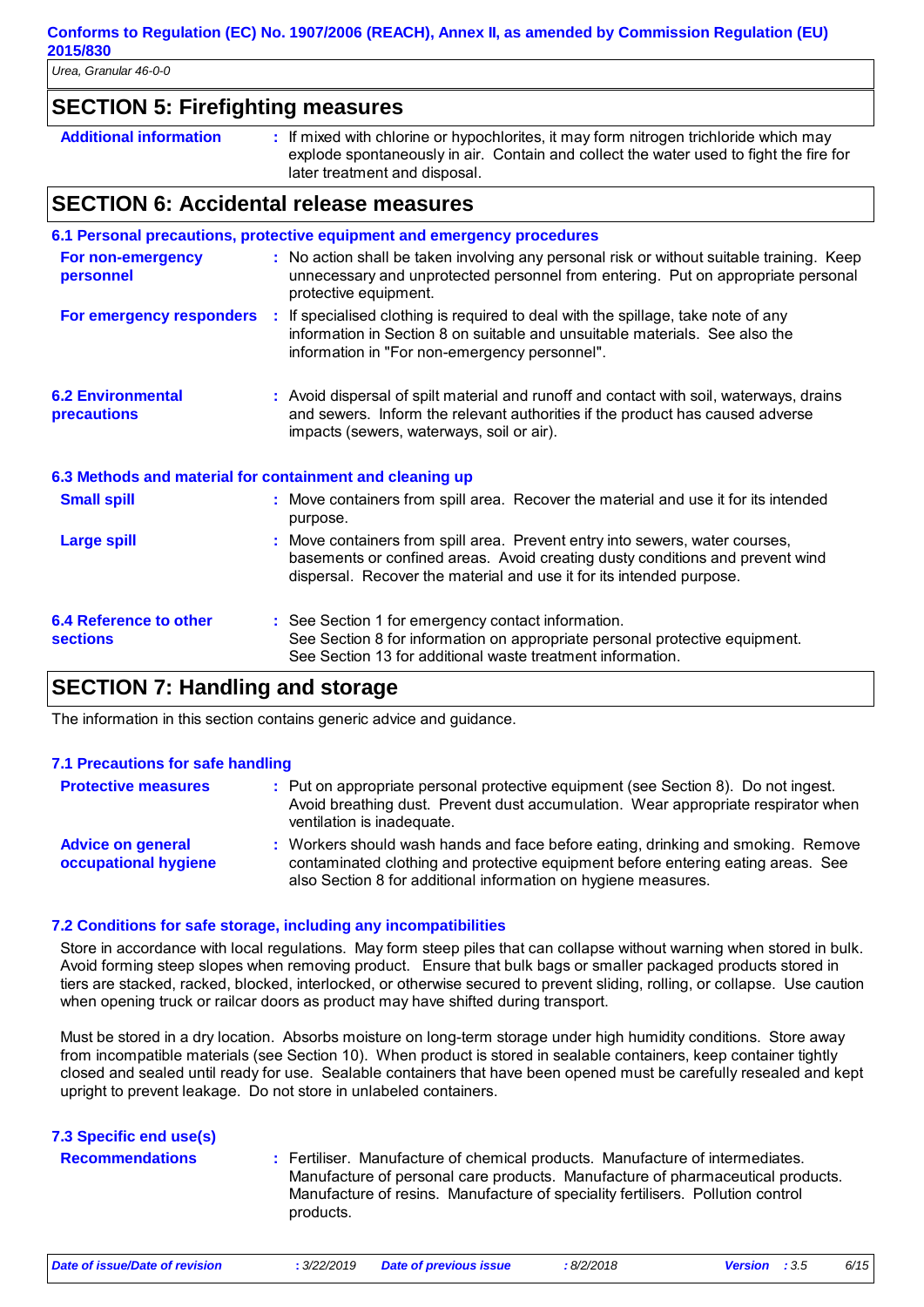*Urea, Granular 46-0-0*

### **SECTION 7: Handling and storage**

**Industrial sector specific : solutions**

: Not applicable. Non-hazardous substance.

### **SECTION 8: Exposure controls/personal protection**

The information in this section contains generic advice and guidance. Information is provided based on typical anticipated uses of the product. Additional measures might be required for bulk handling or other uses that could significantly increase worker exposure or environmental releases.

#### **8.1 Control parameters**

**Occupational exposure limits**

No exposure limit value known.

**Recommended monitoring procedures :** If this product contains ingredients with exposure limits, personal, workplace atmosphere or biological monitoring may be required to determine the effectiveness of the ventilation or other control measures and/or the necessity to use respiratory protective equipment. Reference should be made to monitoring standards, such as the following: European Standard EN 689 (Workplace atmospheres - Guidance for the assessment of exposure by inhalation to chemical agents for comparison with limit values and measurement strategy) European Standard EN 14042 (Workplace atmospheres - Guide for the application and use of procedures for the assessment of exposure to chemical and biological agents) European Standard EN 482 (Workplace atmospheres - General requirements for the performance of procedures for the measurement of chemical agents) Reference to national guidance documents for methods for the determination of hazardous substances will also be required.

#### **DNELs/DMELs**

| <b>Product/ingredient name</b> | <b>Type</b> | <b>Exposure</b>            | <b>Value</b>                    | <b>Population</b>               | <b>Effects</b> |
|--------------------------------|-------------|----------------------------|---------------------------------|---------------------------------|----------------|
| Urea                           | <b>DNEL</b> | l Short term<br>Inhalation | 292 mg/m <sup>3</sup>   Workers |                                 | Systemic       |
|                                | <b>DNEL</b> | I Short term<br>Inhalation |                                 | 125 mg/m <sup>3</sup> Consumers | Systemic       |

**DNEL/DMEL Summary :** Very low toxicity to humans or animals.

#### **PNECs**

| <b>Product/ingredient name</b>                                                                   | <b>Compartment Detail</b> | <b>Value</b> | <b>Method Detail</b>              |  |  |  |  |
|--------------------------------------------------------------------------------------------------|---------------------------|--------------|-----------------------------------|--|--|--|--|
| Urea                                                                                             | Fresh water               | $ 0,47$ mg/l | <b>Assessment Factors:</b><br>100 |  |  |  |  |
| : Slightly harmful to aquatic organisms. Very low acute toxicity to fish.<br><b>PNEC Summary</b> |                           |              |                                   |  |  |  |  |

#### **8.2 Exposure controls**

| <b>Appropriate engineering</b><br>controls | : Use with adequate ventilation. If user operations generate dust, fumes, gas, vapour<br>or mist, use process enclosures, local exhaust ventilation or other engineering<br>controls to keep worker exposure to airborne contaminants below any<br>recommended or statutory limits.                                                                                                                                                                           |  |  |  |  |
|--------------------------------------------|---------------------------------------------------------------------------------------------------------------------------------------------------------------------------------------------------------------------------------------------------------------------------------------------------------------------------------------------------------------------------------------------------------------------------------------------------------------|--|--|--|--|
| <b>Individual protection measures</b>      |                                                                                                                                                                                                                                                                                                                                                                                                                                                               |  |  |  |  |
| <b>Hygiene measures</b>                    | : Solid, low dustiness. If dust is generated and ventilation is inadequate, use respirator<br>that will protect against dust/mist. Wash hands after handling.                                                                                                                                                                                                                                                                                                 |  |  |  |  |
| <b>Eye/face protection</b>                 | : Safety eyewear complying with an approved standard should be used when a risk<br>assessment indicates this is necessary to avoid exposure to liquid splashes, mists,<br>gases or dusts. If contact is possible, the following protection should be worn,<br>unless the assessment indicates a higher degree of protection: safety glasses with<br>side-shields. If operating conditions cause high dust concentrations to be produced,<br>use dust goggles. |  |  |  |  |
| <b>Skin protection</b>                     |                                                                                                                                                                                                                                                                                                                                                                                                                                                               |  |  |  |  |
| <b>Hand protection</b>                     | : The personal protective equipment required varies, depending upon your risk<br>assessment. For prolonged or repeated handling, use the following type of gloves:<br>leather work gloves                                                                                                                                                                                                                                                                     |  |  |  |  |
| Date of issue/Date of revision             | 7/15<br>: 3/22/2019<br>:8/2/2018<br><b>Date of previous issue</b><br><b>Version</b> : $3.5$                                                                                                                                                                                                                                                                                                                                                                   |  |  |  |  |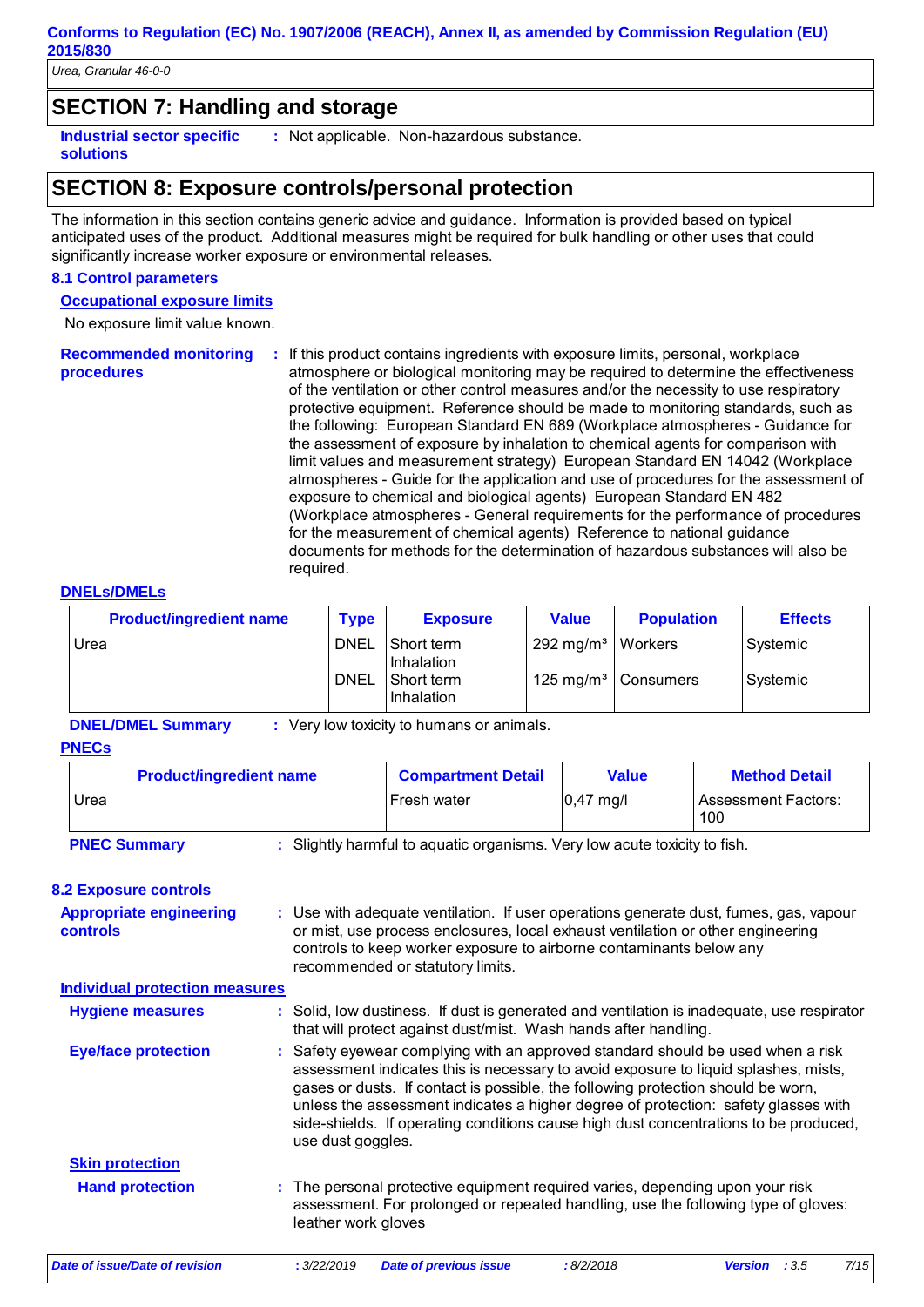### **SECTION 8: Exposure controls/personal protection**

| <b>Body protection</b>                    | : Personal protective equipment for the body should be selected based on the task<br>being performed and the risks involved and should be approved by a specialist<br>before handling this product. Cotton or cotton/synthetic overalls or coveralls are<br>normally suitable.                                                  |
|-------------------------------------------|---------------------------------------------------------------------------------------------------------------------------------------------------------------------------------------------------------------------------------------------------------------------------------------------------------------------------------|
| <b>Other skin protection</b>              | : Appropriate footwear and any additional skin protection measures should be<br>selected based on the task being performed and the risks involved and should be<br>approved by a specialist before handling this product.                                                                                                       |
| <b>Respiratory protection</b>             | : Use a properly fitted, particulate filter respirator complying with an approved<br>standard if a risk assessment indicates this is necessary. Respirator selection must<br>be based on known or anticipated exposure levels, the hazards of the product and<br>the safe working limits of the selected respirator.            |
| <b>Environmental exposure</b><br>controls | : Emissions from ventilation or work process equipment should be checked to ensure<br>they comply with the requirements of environmental protection legislation. In some<br>cases, fume scrubbers, filters or engineering modifications to the process equipment<br>will be necessary to reduce emissions to acceptable levels. |

### **SECTION 9: Physical and chemical properties**

| 9.1 Information on basic physical and chemical properties     |                                                                                                                                                                                                                                                                                                                                                                                                                 |
|---------------------------------------------------------------|-----------------------------------------------------------------------------------------------------------------------------------------------------------------------------------------------------------------------------------------------------------------------------------------------------------------------------------------------------------------------------------------------------------------|
| <b>Appearance</b>                                             |                                                                                                                                                                                                                                                                                                                                                                                                                 |
| <b>Physical state</b>                                         | : Solid. [Granular solid. Crystals. Powder.]                                                                                                                                                                                                                                                                                                                                                                    |
| <b>Colour</b>                                                 | : White.                                                                                                                                                                                                                                                                                                                                                                                                        |
| <b>Odour</b>                                                  | : Odourless.                                                                                                                                                                                                                                                                                                                                                                                                    |
| <b>Odour threshold</b>                                        | : Not available.                                                                                                                                                                                                                                                                                                                                                                                                |
| pH                                                            | : 8 [Conc. (% w/w): 10%]                                                                                                                                                                                                                                                                                                                                                                                        |
| <b>Melting point/freezing point</b>                           | $: 134^{\circ}$ C                                                                                                                                                                                                                                                                                                                                                                                               |
| Initial boiling point and boiling<br>range                    | : Not available.                                                                                                                                                                                                                                                                                                                                                                                                |
| <b>Flash point</b>                                            | [Product does not sustain combustion.]                                                                                                                                                                                                                                                                                                                                                                          |
| <b>Evaporation rate</b>                                       | : Not available.                                                                                                                                                                                                                                                                                                                                                                                                |
| <b>Flammability (solid, gas)</b>                              | : Non-flammable substance. Non-combustible.                                                                                                                                                                                                                                                                                                                                                                     |
| <b>Upper/lower flammability or</b><br>explosive limits        | : Not applicable.                                                                                                                                                                                                                                                                                                                                                                                               |
| <b>Vapour pressure</b>                                        | : 0 kPa [room temperature]                                                                                                                                                                                                                                                                                                                                                                                      |
| <b>Vapour density</b>                                         | : Not available.                                                                                                                                                                                                                                                                                                                                                                                                |
| <b>Relative density</b>                                       | : 1.33                                                                                                                                                                                                                                                                                                                                                                                                          |
| <b>Solubility(ies)</b>                                        | : Easily soluble in the following materials: cold water and hot water.                                                                                                                                                                                                                                                                                                                                          |
| <b>Partition coefficient: n-octanol/ : &lt;-1.73</b><br>water |                                                                                                                                                                                                                                                                                                                                                                                                                 |
| <b>Auto-ignition temperature</b>                              | : Not applicable.                                                                                                                                                                                                                                                                                                                                                                                               |
| <b>Decomposition temperature</b>                              | $135^{\circ}$ C                                                                                                                                                                                                                                                                                                                                                                                                 |
| <b>Viscosity</b>                                              | : Not available.                                                                                                                                                                                                                                                                                                                                                                                                |
| <b>Explosive properties</b>                                   | Non-explosive in the presence of the following materials or conditions: open<br>flames, sparks and static discharge, heat, shocks and mechanical impacts,<br>oxidizing materials, reducing materials, combustible materials, organic materials,<br>metals, acids, alkalis and moisture.<br>If mixed with chlorine or hypochlorites, it may form nitrogen trichloride which may<br>explode spontaneously in air. |
| <b>Oxidising properties</b>                                   | : No oxidising ingredients present.                                                                                                                                                                                                                                                                                                                                                                             |
| 9.2 Other information                                         |                                                                                                                                                                                                                                                                                                                                                                                                                 |
| <b>Solubility in water</b><br>No additional information.      | $: 624$ g/l                                                                                                                                                                                                                                                                                                                                                                                                     |
|                                                               |                                                                                                                                                                                                                                                                                                                                                                                                                 |

*Date of issue/Date of revision* **:** *3/22/2019 Date of previous issue : 8/2/2018 Version : 3.5 8/15*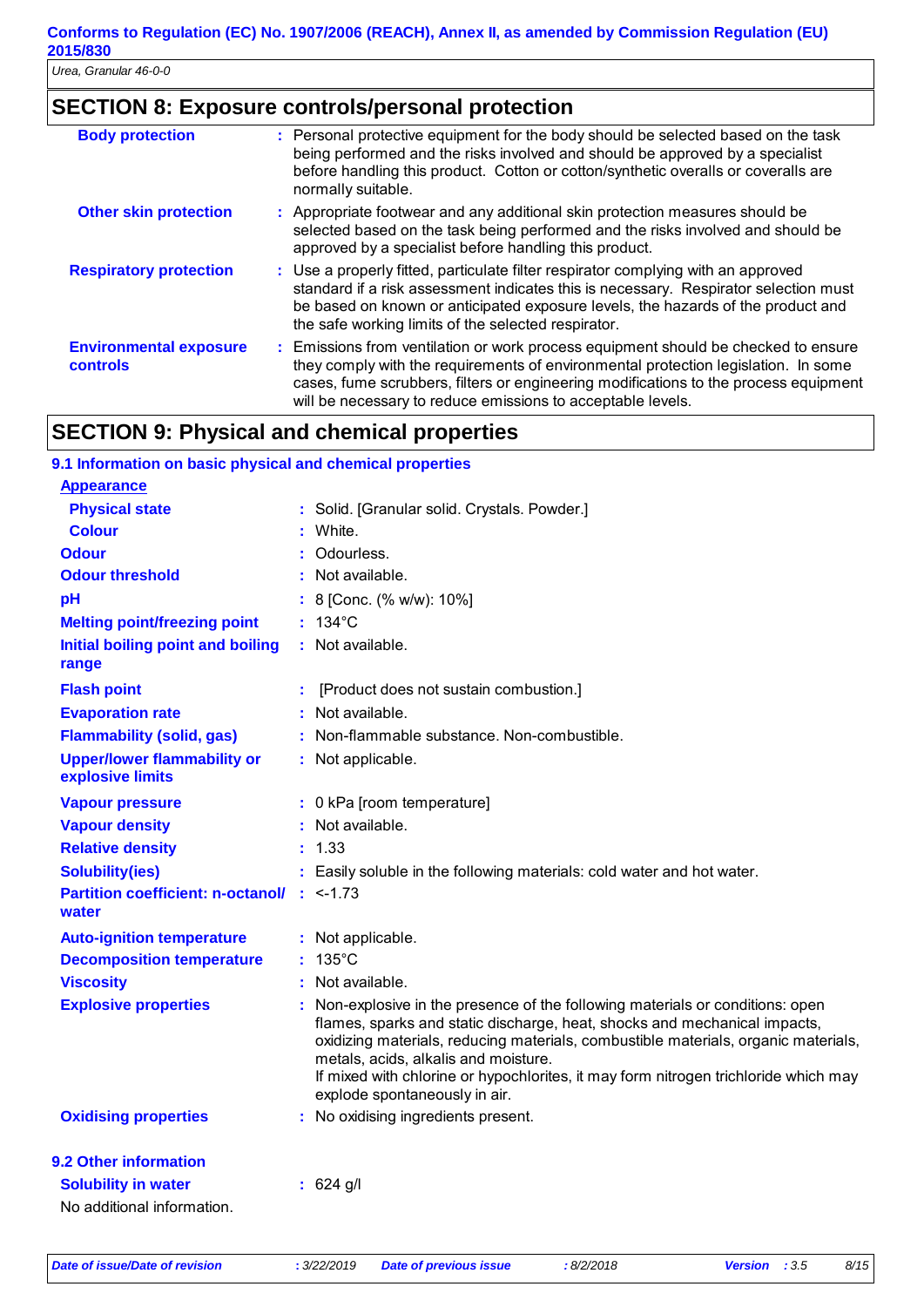# **SECTION 10: Stability and reactivity**

| <b>10.1 Reactivity</b>                            | : No specific test data related to reactivity available for this product or its ingredients.                                                               |
|---------------------------------------------------|------------------------------------------------------------------------------------------------------------------------------------------------------------|
| <b>10.2 Chemical stability</b>                    | : The product is stable.                                                                                                                                   |
| <b>10.3 Possibility of</b><br>hazardous reactions | : Under normal conditions of storage and use, hazardous reactions will not occur.                                                                          |
| <b>10.4 Conditions to avoid</b>                   | : No specific data. Absorbs moisture on long-term storage under high humidity<br>conditions. Store in a well-ventilated, dry place. Protect from moisture. |
| 10.5 Incompatible materials                       | : Reactive or incompatible with the following materials: chlorine-based bleaching<br>agents, oxidizing materials                                           |
| <b>10.6 Hazardous</b><br>decomposition products   | : Under normal conditions of storage and use, hazardous decomposition products<br>should not be produced.                                                  |

# **SECTION 11: Toxicological information**

### **11.1 Information on toxicological effects**

### **Acute toxicity**

| <b>Product/ingredient name</b> | <b>Result</b>                                                                                            |                                                                                                         | <b>Species</b>                                  | <b>Dose</b>                         |          | <b>Exposure</b>          |  |  |  |
|--------------------------------|----------------------------------------------------------------------------------------------------------|---------------------------------------------------------------------------------------------------------|-------------------------------------------------|-------------------------------------|----------|--------------------------|--|--|--|
| Urea                           | LD50 Oral<br>LD50 Oral<br>LD50 Subcutaneous                                                              |                                                                                                         | Mouse - Male<br>Rat - Male<br>Mouse -<br>Female | 11 g/kg<br>8471 mg/kg<br>9200 mg/kg |          |                          |  |  |  |
|                                | <b>TDLo Oral</b>                                                                                         |                                                                                                         | Cattle - Male,<br>Female                        | 200 mg(N)/kg                        |          |                          |  |  |  |
| <b>Conclusion/Summary</b>      | : Very low toxicity to humans or animals. Effects are not sufficient for classification as<br>hazardous. |                                                                                                         |                                                 |                                     |          |                          |  |  |  |
| <b>Irritation/Corrosion</b>    |                                                                                                          |                                                                                                         |                                                 |                                     |          |                          |  |  |  |
| <b>Conclusion/Summary</b>      |                                                                                                          |                                                                                                         |                                                 |                                     |          |                          |  |  |  |
| <b>Skin</b>                    | Non-irritating to the skin.                                                                              |                                                                                                         |                                                 |                                     |          |                          |  |  |  |
| <b>Eyes</b>                    | No known significant effects or critical hazards.                                                        |                                                                                                         |                                                 |                                     |          |                          |  |  |  |
| <b>Respiratory</b>             | Non-irritating to the respiratory system.                                                                |                                                                                                         |                                                 |                                     |          |                          |  |  |  |
| <b>Sensitisation</b>           |                                                                                                          |                                                                                                         |                                                 |                                     |          |                          |  |  |  |
| <b>Conclusion/Summary</b>      |                                                                                                          |                                                                                                         |                                                 |                                     |          |                          |  |  |  |
| <b>Skin</b>                    | : Non-sensitiser to skin.                                                                                |                                                                                                         |                                                 |                                     |          |                          |  |  |  |
| <b>Respiratory</b>             | Non-sensitiser to lungs.                                                                                 |                                                                                                         |                                                 |                                     |          |                          |  |  |  |
| <b>Mutagenicity</b>            |                                                                                                          |                                                                                                         |                                                 |                                     |          |                          |  |  |  |
| <b>Product/ingredient name</b> | <b>Test</b>                                                                                              | <b>Experiment</b><br><b>Result</b>                                                                      |                                                 |                                     |          |                          |  |  |  |
| Urea                           | OECD 471 Bacterial<br><b>Reverse Mutation Test</b>                                                       | Experiment: In vitro<br>Subject: Bacteria<br>Cell: Somatic<br>Metabolic activation: With and<br>without |                                                 |                                     | Negative |                          |  |  |  |
| <b>Conclusion/Summary</b>      | : No mutagenic effect.                                                                                   |                                                                                                         |                                                 |                                     |          |                          |  |  |  |
| <b>Carcinogenicity</b>         |                                                                                                          |                                                                                                         |                                                 |                                     |          |                          |  |  |  |
| <b>Product/ingredient name</b> | <b>Result</b>                                                                                            |                                                                                                         | <b>Species</b>                                  | <b>Dose</b>                         |          | <b>Exposure</b>          |  |  |  |
| Urea                           | Negative - Oral - TC                                                                                     |                                                                                                         | Rat - Male,<br>Female                           | 2250 mg/kg<br>Continuous            |          | $\overline{\phantom{a}}$ |  |  |  |

| <b>Conclusion/Summary</b>    | : No known significant effects or critical hazards. |
|------------------------------|-----------------------------------------------------|
| <b>Reproductive toxicity</b> |                                                     |

*Date of issue/Date of revision* **:** *3/22/2019 Date of previous issue : 8/2/2018 Version : 3.5 9/15*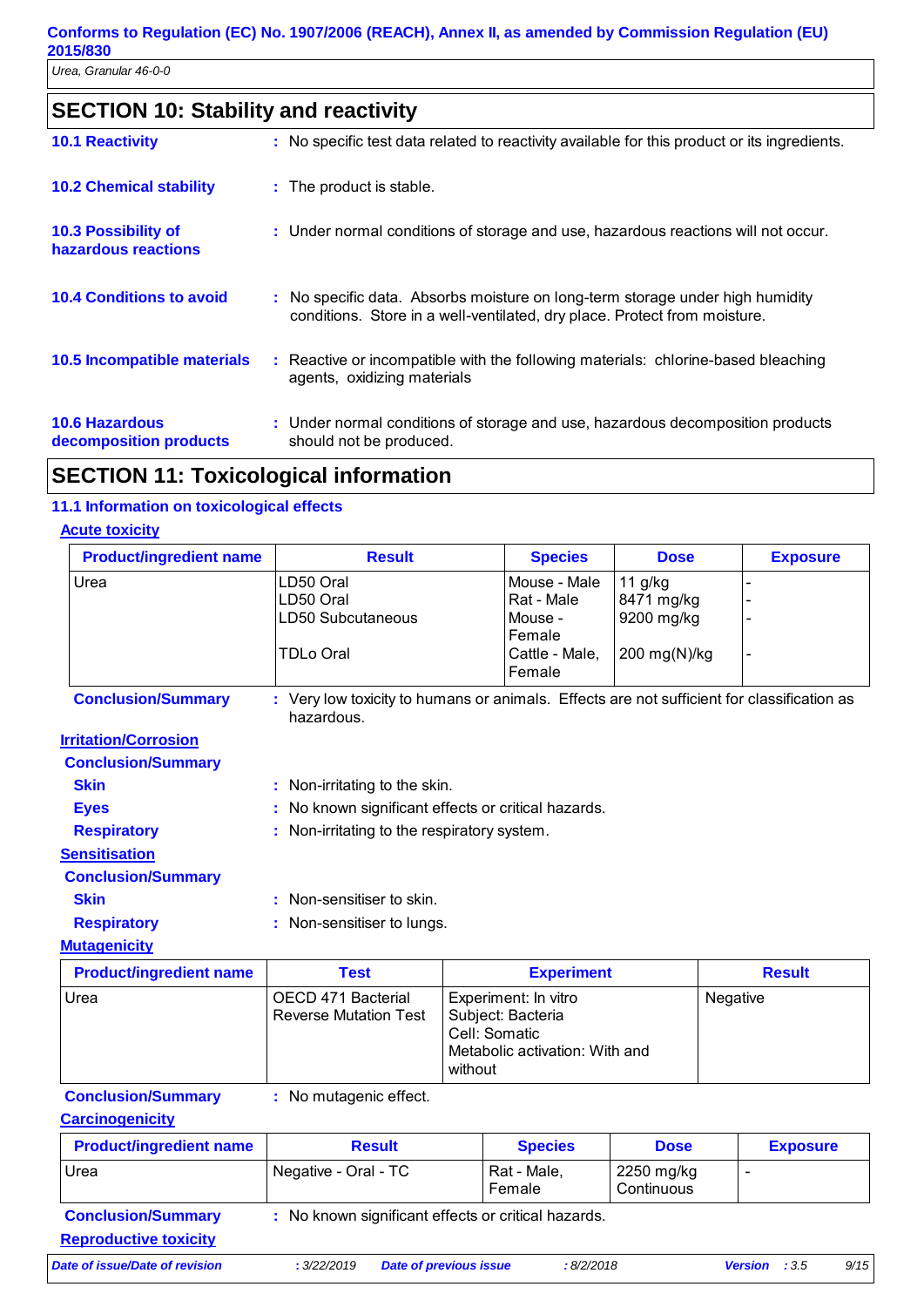| <b>SECTION 11: Toxicological information</b>              |                                                                                            |                                                                                                                                                              |             |                 |
|-----------------------------------------------------------|--------------------------------------------------------------------------------------------|--------------------------------------------------------------------------------------------------------------------------------------------------------------|-------------|-----------------|
| <b>Conclusion/Summary</b>                                 | : No known significant effects or critical hazards.                                        |                                                                                                                                                              |             |                 |
| <b>Teratogenicity</b>                                     |                                                                                            |                                                                                                                                                              |             |                 |
| <b>Conclusion/Summary</b>                                 | : No known significant effects or critical hazards.                                        |                                                                                                                                                              |             |                 |
| <b>Specific target organ toxicity (single exposure)</b>   |                                                                                            |                                                                                                                                                              |             |                 |
| Not available.                                            |                                                                                            |                                                                                                                                                              |             |                 |
| <b>Specific target organ toxicity (repeated exposure)</b> |                                                                                            |                                                                                                                                                              |             |                 |
| Not available.                                            |                                                                                            |                                                                                                                                                              |             |                 |
| <b>Aspiration hazard</b>                                  |                                                                                            |                                                                                                                                                              |             |                 |
| Not available.                                            |                                                                                            |                                                                                                                                                              |             |                 |
| <b>Information on likely routes</b><br>of exposure        | : Skin contact<br>Inhalation (dusts and mists)                                             |                                                                                                                                                              |             |                 |
| <b>Potential acute health effects</b>                     |                                                                                            |                                                                                                                                                              |             |                 |
| <b>Eye contact</b>                                        | : No known significant effects or critical hazards.                                        |                                                                                                                                                              |             |                 |
| <b>Inhalation</b>                                         | following exposure.                                                                        | In a fire, hazardous decomposition products may be produced. Exposure to<br>decomposition products may cause a health hazard. Serious effects may be delayed |             |                 |
| <b>Skin contact</b>                                       | : No known significant effects or critical hazards.                                        |                                                                                                                                                              |             |                 |
| <b>Ingestion</b>                                          | : No known significant effects or critical hazards.                                        |                                                                                                                                                              |             |                 |
|                                                           |                                                                                            |                                                                                                                                                              |             |                 |
|                                                           | Symptoms related to the physical, chemical and toxicological characteristics               |                                                                                                                                                              |             |                 |
| <b>Eye contact</b>                                        | : May cause irritation due to mechanical action.                                           |                                                                                                                                                              |             |                 |
| <b>Inhalation</b>                                         | : No specific data.                                                                        |                                                                                                                                                              |             |                 |
| <b>Skin contact</b>                                       | : No specific data.                                                                        | : No specific data.                                                                                                                                          |             |                 |
| <b>Ingestion</b>                                          |                                                                                            |                                                                                                                                                              |             |                 |
|                                                           | Delayed and immediate effects as well as chronic effects from short and long-term exposure |                                                                                                                                                              |             |                 |
| <b>Short term exposure</b>                                |                                                                                            |                                                                                                                                                              |             |                 |
| <b>Potential immediate</b><br>effects                     | $\therefore$ See above                                                                     |                                                                                                                                                              |             |                 |
| <b>Potential delayed effects</b>                          | : See above.                                                                               |                                                                                                                                                              |             |                 |
| <b>Long term exposure</b>                                 |                                                                                            |                                                                                                                                                              |             |                 |
| <b>Potential immediate</b><br>effects                     | : See above.                                                                               |                                                                                                                                                              |             |                 |
| <b>Potential delayed effects</b>                          | : See below.                                                                               |                                                                                                                                                              |             |                 |
| <b>Potential chronic health effects</b>                   |                                                                                            |                                                                                                                                                              |             |                 |
| <b>Product/ingredient name</b>                            | <b>Result</b>                                                                              | <b>Species</b>                                                                                                                                               | <b>Dose</b> | <b>Exposure</b> |
| Urea                                                      | <b>Chronic NOAEL Oral</b>                                                                  | Rat - Male,                                                                                                                                                  | 2250 mg/kg  | 12 months       |
|                                                           |                                                                                            | Female                                                                                                                                                       | Continuous  | Continuous      |
| <b>Conclusion/Summary</b>                                 | : No known significant effects or critical hazards.                                        |                                                                                                                                                              |             |                 |
| <b>General</b>                                            | No known significant effects or critical hazards.                                          |                                                                                                                                                              |             |                 |
| <b>Carcinogenicity</b>                                    | No known significant effects or critical hazards.                                          |                                                                                                                                                              |             |                 |
| <b>Mutagenicity</b>                                       | No known significant effects or critical hazards.                                          |                                                                                                                                                              |             |                 |
| <b>Teratogenicity</b>                                     | No known significant effects or critical hazards.                                          |                                                                                                                                                              |             |                 |
| <b>Developmental effects</b>                              | No known significant effects or critical hazards.                                          |                                                                                                                                                              |             |                 |
| <b>Fertility effects</b>                                  | : No known significant effects or critical hazards.                                        |                                                                                                                                                              |             |                 |

### **Other information :**

*Date of issue/Date of revision* **:** *3/22/2019 Date of previous issue : 8/2/2018 Version : 3.5 10/15*

: Not available.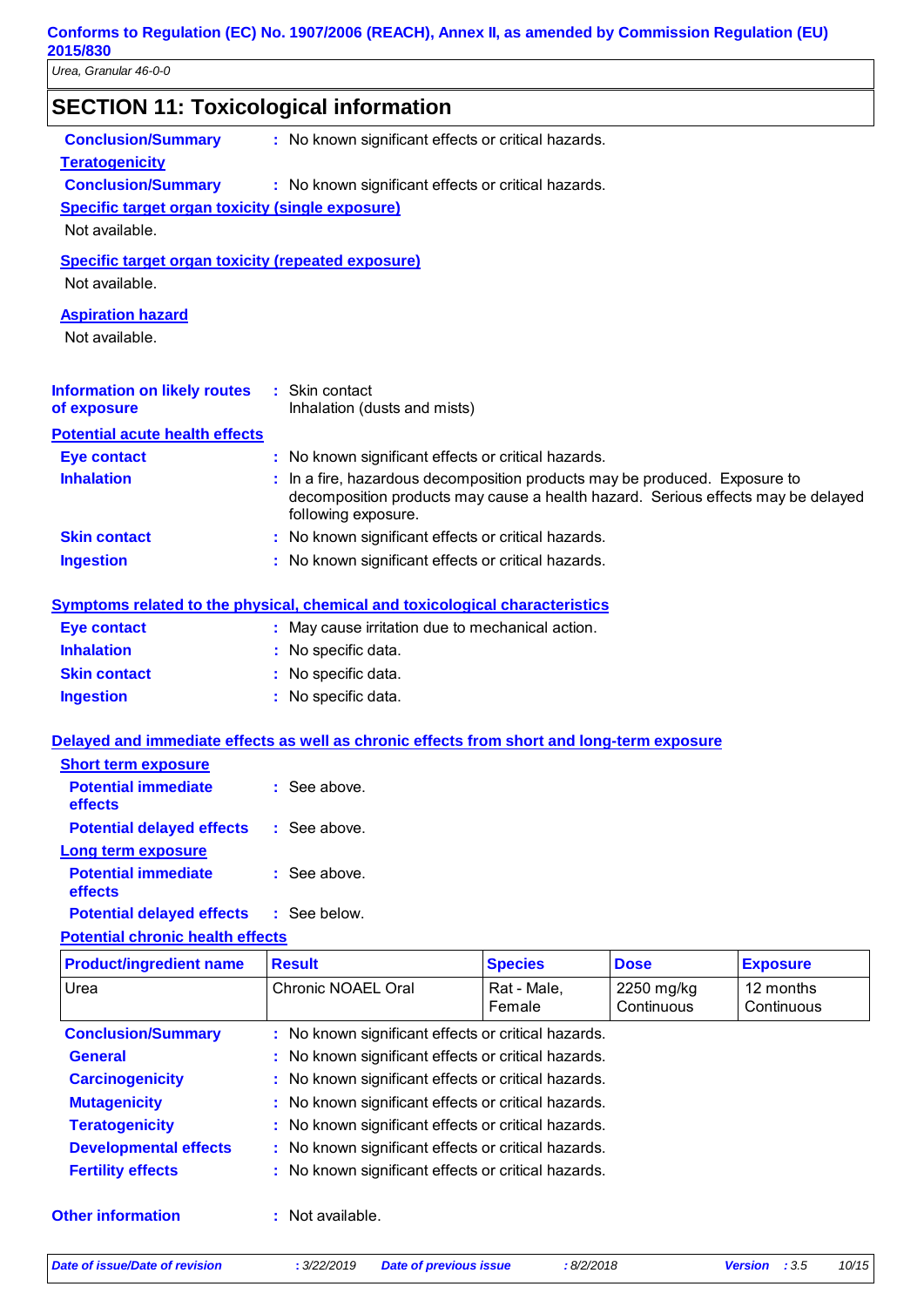# **SECTION 12: Ecological information**

### **12.1 Toxicity**

| <b>Product/ingredient name</b> | <b>Result</b>                                                                               | <b>Species</b>                                                                                     | <b>Exposure</b>                 |
|--------------------------------|---------------------------------------------------------------------------------------------|----------------------------------------------------------------------------------------------------|---------------------------------|
| Urea                           | Acute EC50 6573.1 mg/l Fresh water                                                          | Crustaceans - Ceriodaphnia<br>dubia - Neonate                                                      | 48 hours                        |
|                                | Acute EC50 3910000 µg/l Fresh water                                                         | Daphnia - Daphnia magna -<br>Neonate                                                               | 48 hours                        |
|                                | Acute LC50 >1000 mg/l Marine water                                                          | Crustaceans -<br>Chaetogammarus marinus -<br>Young                                                 | 48 hours                        |
|                                | Acute LC50 5000 µg/l Fresh water<br>Acute LC50 22500 µg/l<br>Chronic NOEC 2 g/L Fresh water | Fish - Colisa fasciata - Fingerling<br>Fish - Tilapia mossambica<br>Fish - Heteropneustes fossilis | 96 hours<br>96 hours<br>30 days |

**Conclusion/Summary :** Based on available data, the classification criteria are not met.

### **12.2 Persistence and degradability**

| <b>Product/ingredient name</b> | <b>Test</b>                                                                     | <b>Result</b>            |                   | <b>Dose</b> | <b>Inoculum</b>         |
|--------------------------------|---------------------------------------------------------------------------------|--------------------------|-------------------|-------------|-------------------------|
| Urea                           | OECD 302B<br>Inherent<br>Biodegradability:<br>Zahn-Wellens/<br><b>EMPA Test</b> | 96 % - Readily - 16 days |                   |             |                         |
| <b>Conclusion/Summary</b>      | : Readily biodegradable                                                         |                          |                   |             |                         |
| <b>Product/ingredient name</b> | <b>Aquatic half-life</b>                                                        |                          | <b>Photolysis</b> |             | <b>Biodegradability</b> |
| Urea                           |                                                                                 |                          |                   |             | Readily                 |

### **12.3 Bioaccumulative potential**

| <b>Product/ingredient name</b> | ∣ LogP <sub>ow</sub> | <b>BCF</b> | <b>Potential</b> |
|--------------------------------|----------------------|------------|------------------|
| <b>Urea</b>                    | $< -1.73$            |            | <b>low</b>       |

| <b>12.4 Mobility in soil</b>                            |                  |
|---------------------------------------------------------|------------------|
| <b>Soil/water partition</b><br><b>coefficient (Koc)</b> | : 0.037          |
| <b>Mobility</b>                                         | : Not available. |
| 12.5 Results of PBT and vPvB assessment                 |                  |
| <b>PBT</b>                                              | $:$ No.          |
|                                                         | No.              |

**12.6 Other adverse effects** : No known significant effects or critical hazards.

### **SECTION 13: Disposal considerations**

The information in this section contains generic advice and guidance.

### **13.1 Waste treatment methods**

### **Product**

*Date of issue/Date of revision* **:** *3/22/2019 Date of previous issue : 8/2/2018 Version : 3.5 11/15*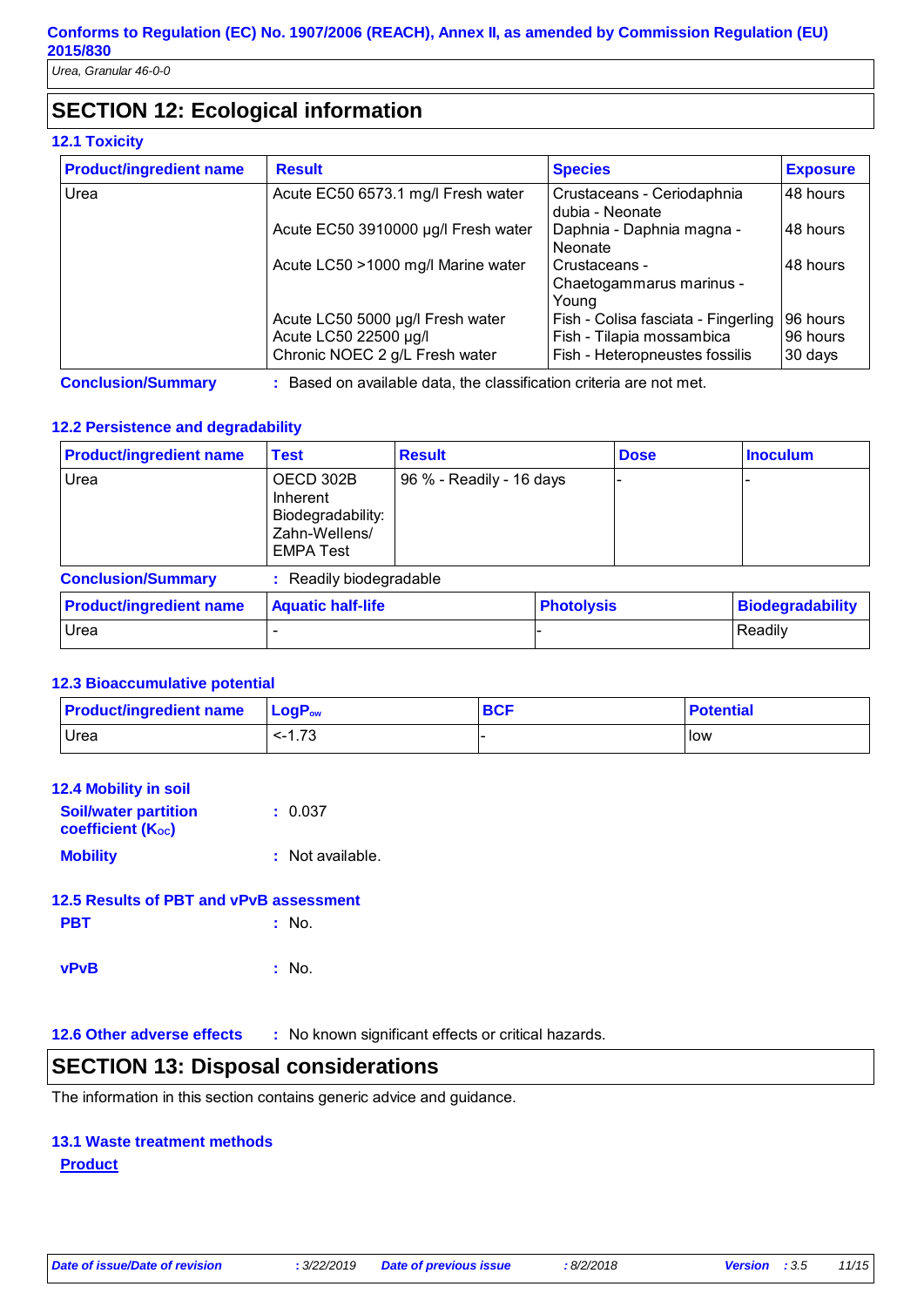### **SECTION 13: Disposal considerations**

| <b>Methods of disposal</b> | : The generation of waste should be avoided or minimised wherever possible.<br>Disposal of this product, solutions and any by-products should at all times comply<br>with the requirements of environmental protection and waste disposal legislation and<br>any regional local authority requirements. Dispose of surplus and non-recyclable<br>products via a licensed waste disposal contractor. Waste should not be disposed of<br>untreated to the sewer unless fully compliant with the requirements of all authorities<br>with jurisdiction. |
|----------------------------|-----------------------------------------------------------------------------------------------------------------------------------------------------------------------------------------------------------------------------------------------------------------------------------------------------------------------------------------------------------------------------------------------------------------------------------------------------------------------------------------------------------------------------------------------------|
| <b>Hazardous waste</b>     | : Within the present knowledge of the supplier, this product is not regarded as<br>hazardous waste, as defined by EU Directive 2008/98/EC.                                                                                                                                                                                                                                                                                                                                                                                                          |

#### **European waste catalogue (EWC)**

| <b>Waste code</b>          | <b>Waste designation</b>                                                                                                                                                                                                                                                                                                                     |
|----------------------------|----------------------------------------------------------------------------------------------------------------------------------------------------------------------------------------------------------------------------------------------------------------------------------------------------------------------------------------------|
| 06 10 99                   | wastes from the MFSU of nitrogen chemicals, nitrogen chemical processes and fertiliser<br>manufacture<br>wastes not otherwise specified                                                                                                                                                                                                      |
| <b>Packaging</b>           |                                                                                                                                                                                                                                                                                                                                              |
| <b>Methods of disposal</b> | : The generation of waste should be avoided or minimised wherever possible. Waste<br>packaging should be recycled. Incineration or landfill should only be considered<br>when recycling is not feasible.                                                                                                                                     |
| <b>Special precautions</b> | : This material and its container must be disposed of in a safe way. Care should be<br>taken when handling emptied containers that have not been cleaned or rinsed out.<br>Empty containers or liners may retain some product residues. Avoid dispersal of spilt<br>material and runoff and contact with soil, waterways, drains and sewers. |

## **SECTION 14: Transport information**

|                                           | <b>ADR/RID</b>           | <b>ADN</b>               | <b>IMDG</b>    | <b>ICAO</b>                       |
|-------------------------------------------|--------------------------|--------------------------|----------------|-----------------------------------|
| 14.1 UN number                            | Not regulated.           | Not regulated.           | Not regulated. | Not regulated.                    |
| 14.2 UN proper<br>shipping name           | $\overline{\phantom{a}}$ |                          |                |                                   |
| <b>14.3 Transport</b><br>hazard class(es) | $\overline{\phantom{a}}$ |                          |                |                                   |
| 14.4 Packing group  -                     |                          | $\overline{\phantom{0}}$ |                |                                   |
| 14.5<br><b>Environmental</b><br>hazards   | No.                      | No.                      | No.            | No.                               |
| <b>Additional</b><br>information          | $\overline{\phantom{0}}$ |                          |                | Marine Pollutant<br>(MARPOL): No. |

**14.6 Special precautions for user**

**Transport within user's premises:** always transport in closed containers that are **:** upright and secure. Ensure that persons transporting the product know what to do in the event of an accident or spillage.

**14.7 Transport in bulk according to Annex II of Marpol and the IBC Code** **:** Not available.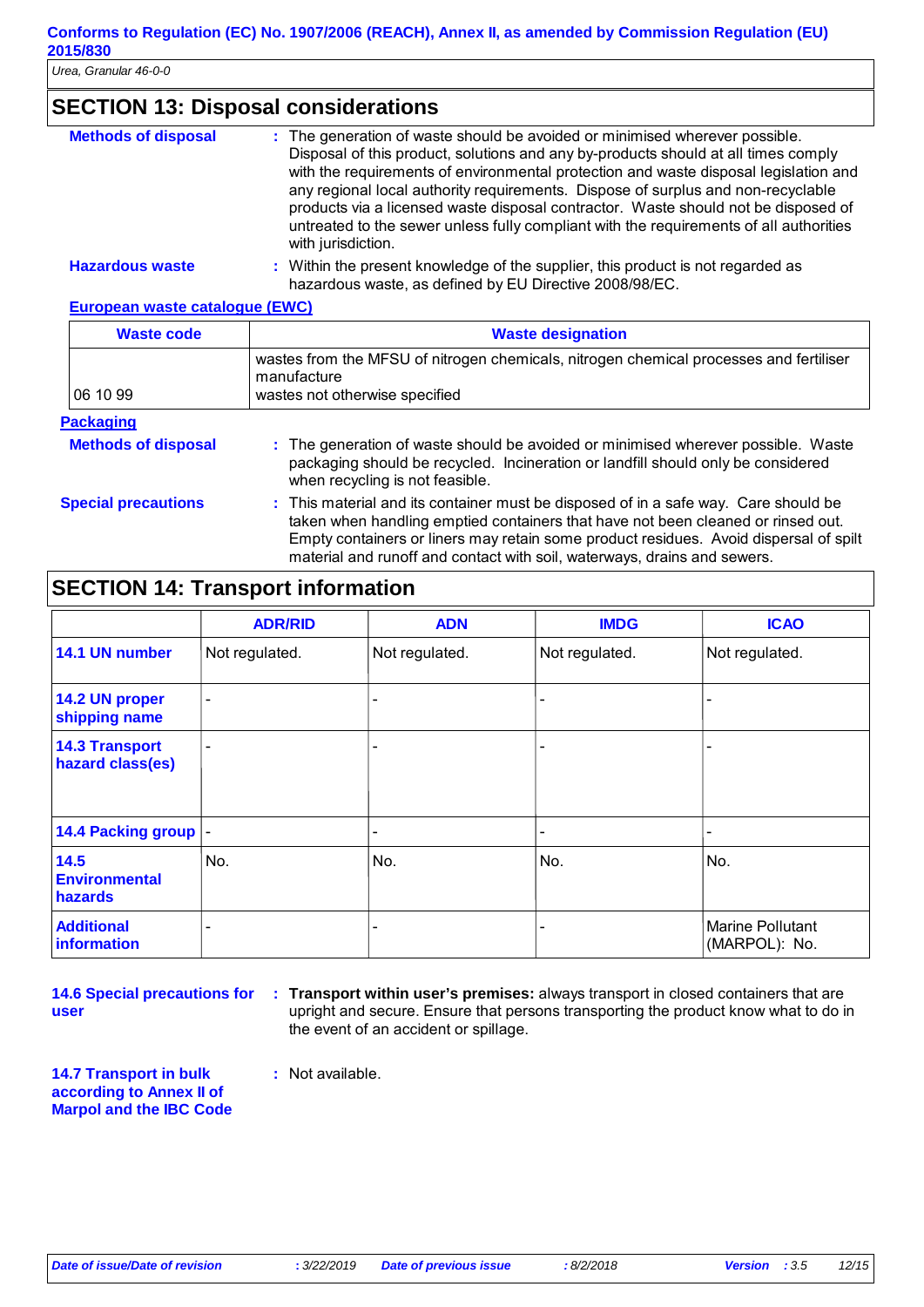| 2015/830<br>Urea, Granular 46-0-0                       |                                                                                                     |
|---------------------------------------------------------|-----------------------------------------------------------------------------------------------------|
|                                                         |                                                                                                     |
|                                                         | <b>SECTION 15: Regulatory information</b>                                                           |
|                                                         | 15.1 Safety, health and environmental regulations/legislation specific for the substance or mixture |
| EU Regulation (EC) No. 1907/2006 (REACH)                |                                                                                                     |
|                                                         | <b>Annex XIV - List of substances subject to authorisation</b>                                      |
| <b>Annex XIV</b>                                        |                                                                                                     |
| None of the components are listed.                      |                                                                                                     |
| <b>Substances of very high concern</b>                  |                                                                                                     |
| None of the components are listed.                      |                                                                                                     |
| <b>Annex XVII - Restrictions</b><br>on the manufacture, | : Not applicable.                                                                                   |
| placing on the market and                               |                                                                                                     |
| use of certain dangerous                                |                                                                                                     |
| substances, mixtures and<br><b>articles</b>             |                                                                                                     |
| <b>Other EU regulations</b>                             |                                                                                                     |
| <b>Europe inventory</b>                                 | : All components are listed or exempted.                                                            |
| Ozone depleting substances (1005/2009/EU)               |                                                                                                     |
| Not listed.                                             |                                                                                                     |
|                                                         |                                                                                                     |
| Prior Informed Consent (PIC) (649/2012/EU)              |                                                                                                     |
| Not listed.                                             |                                                                                                     |
| <b>Seveso Directive</b>                                 |                                                                                                     |
|                                                         | This product is not controlled under the Seveso III Directive.                                      |
| <b>International regulations</b>                        |                                                                                                     |
|                                                         | <b>Chemical Weapon Convention List Schedules I, II &amp; III Chemicals</b>                          |
| Not listed.                                             |                                                                                                     |
| <b>Montreal Protocol (Annexes A, B, C, E)</b>           |                                                                                                     |
| Not listed.                                             |                                                                                                     |
|                                                         | <b>Stockholm Convention on Persistent Organic Pollutants</b>                                        |
| Not listed.                                             |                                                                                                     |
|                                                         |                                                                                                     |
|                                                         | <b>Rotterdam Convention on Prior Informed Consent (PIC)</b>                                         |
| Not listed.                                             |                                                                                                     |
|                                                         | <b>UNECE Aarhus Protocol on POPs and Heavy Metals</b>                                               |
| Not listed.                                             |                                                                                                     |
| <b>International lists</b>                              |                                                                                                     |
| <b>National inventory</b>                               |                                                                                                     |
| <b>Australia</b>                                        | : This material is listed or exempted.                                                              |
| <b>Canada</b>                                           | This material is listed or exempted.                                                                |
| <b>China</b>                                            | This material is listed or exempted.                                                                |
| <b>Japan</b>                                            | This material is listed or exempted.                                                                |
| <b>Malaysia</b>                                         | Not determined.                                                                                     |
| <b>New Zealand</b>                                      | This material is listed or exempted.                                                                |
| <b>Philippines</b>                                      | This material is listed or exempted.                                                                |
| <b>Republic of Korea</b>                                | This material is listed or exempted.                                                                |

**United States : This material is listed or exempted.**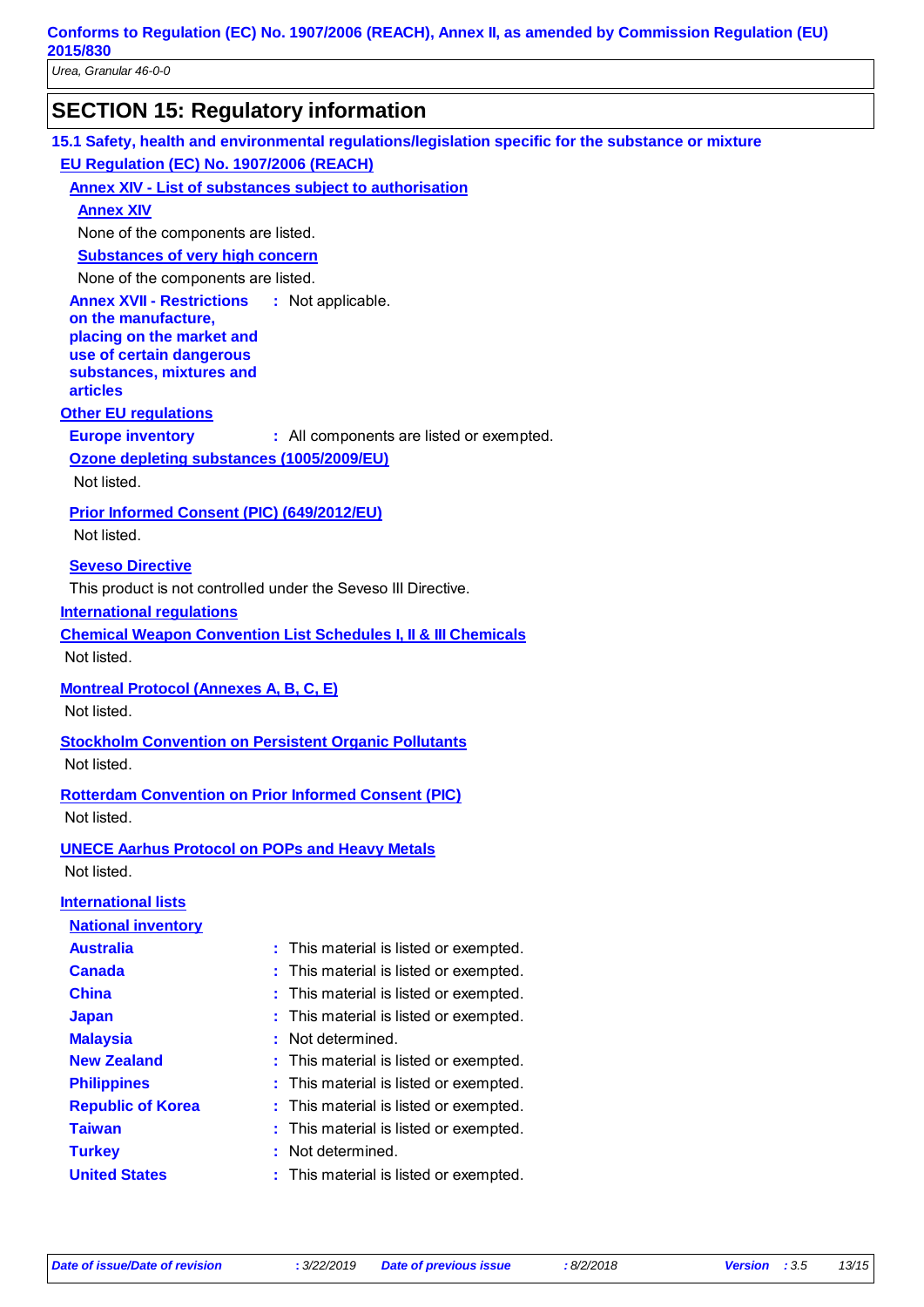# **SECTION 15: Regulatory information**

**15.2 Chemical safety assessment**

**:** Complete.

### **SECTION 16: Other information**

|                                                          | $\triangledown$ Indicates information that has changed from previously issued version.                                                                                                                                                                                                                                                                                                                                                                                                                                                                                                                                                                                                                                                                                                                                                                                                                                                                                                                                                                                                                                                                                                                                                                                                                                                                                                                                                                                                                                                                                                                                                                                                                                                                                                                                                                                                                                                                                                                                                                                                                                                                                                                                                                                                                                                                                                                                                                                                                                                                                                                                                                                                                                                                                     |
|----------------------------------------------------------|----------------------------------------------------------------------------------------------------------------------------------------------------------------------------------------------------------------------------------------------------------------------------------------------------------------------------------------------------------------------------------------------------------------------------------------------------------------------------------------------------------------------------------------------------------------------------------------------------------------------------------------------------------------------------------------------------------------------------------------------------------------------------------------------------------------------------------------------------------------------------------------------------------------------------------------------------------------------------------------------------------------------------------------------------------------------------------------------------------------------------------------------------------------------------------------------------------------------------------------------------------------------------------------------------------------------------------------------------------------------------------------------------------------------------------------------------------------------------------------------------------------------------------------------------------------------------------------------------------------------------------------------------------------------------------------------------------------------------------------------------------------------------------------------------------------------------------------------------------------------------------------------------------------------------------------------------------------------------------------------------------------------------------------------------------------------------------------------------------------------------------------------------------------------------------------------------------------------------------------------------------------------------------------------------------------------------------------------------------------------------------------------------------------------------------------------------------------------------------------------------------------------------------------------------------------------------------------------------------------------------------------------------------------------------------------------------------------------------------------------------------------------------|
|                                                          | <b>Abbreviations and acronyms : ATE = Acute Toxicity Estimate</b><br>CLP = Classification, Labelling and Packaging Regulation [Regulation (EC) No.<br>1272/2008]<br><b>DMEL = Derived Minimal Effect Level</b><br><b>DNEL = Derived No Effect Level</b><br>EUH statement = CLP-specific Hazard statement<br>PBT = Persistent, Bioaccumulative and Toxic<br><b>PNEC = Predicted No Effect Concentration</b><br><b>RRN = REACH Registration Number</b><br>vPvB = Very Persistent and Very Bioaccumulative                                                                                                                                                                                                                                                                                                                                                                                                                                                                                                                                                                                                                                                                                                                                                                                                                                                                                                                                                                                                                                                                                                                                                                                                                                                                                                                                                                                                                                                                                                                                                                                                                                                                                                                                                                                                                                                                                                                                                                                                                                                                                                                                                                                                                                                                    |
| <b>Key literature references</b><br>and sources for data | : REGULATION (EC) No 1907/2006 OF THE EUROPEAN PARLIAMENT AND OF<br>THE COUNCIL OF 18 DECEMBER 2006, with successive adaptations, amendments,<br>and corrigenda.<br>REGULATION (EC) No 1272/2008 OF THE EUROPEAN PARLIAMENT AND OF<br>THE COUNCIL OF 16 DECEMBER 2008, with successive adaptations, amendments,<br>and corrigenda.<br>ECHA, European Chemicals Agency, Classification and Labelling Database<br>DIRECTIVE 2012/18/EU OF THE EUROPEAN PARLIAMENT AND OF THE<br>COUNCIL OF 4 JULY 2012 on the control of major-accident hazards involving<br>dangerous substances<br>European Agreement concerning the International Carriage of Dangerous Goods by<br>Road (ADR), latest revision.<br>Directive 2008/68/EC of the European Parliament and of the Council of 24<br>September 2008 on the inland transport of dangerous goods, with successive<br>amendments.<br>REGULATION (EC) No 2003/2003 OF THE EUROPEAN PARLIAMENT AND OF<br>THE COUNCIL OF 13 OCTOBER 2003 RELATING TO FERTILISERS, with<br>successive adaptations, amendments, and corrigenda.<br>American Conference of Governmental Industrial Hygienists, Threshold Limit Values<br>for Chemical Substances, latest edition.<br>Corrosion Data Survey, Sixth Edition, 1985, National Association of Corrosion<br>Engineers<br>ERG 2016 Emergency Response Guidebook<br>IARC Monographs on the Evaluation of Carcinogenic Risks to Humans.<br>The Fertilizer Institute, Toxicity Testing Results, March 2003<br>REGULATION (EC) No 1907/2006 OF THE EUROPEAN PARLIAMENT AND OF<br>THE COUNCIL OF 18 DECEMBER 2006, with successive adaptations, amendments,<br>and corrigenda.<br>REGULATION (EC) No 1272/2008 OF THE EUROPEAN PARLIAMENT AND OF<br>THE COUNCIL OF 16 DECEMBER 2008, with successive adaptations, amendments,<br>and corrigenda.<br>ECHA, European Chemicals Agency, Classification and Labelling Database<br>DIRECTIVE 2012/18/EU OF THE EUROPEAN PARLIAMENT AND OF THE<br>COUNCIL OF 4 JULY 2012 on the control of major-accident hazards involving<br>dangerous substances<br>European Agreement concerning the International Carriage of Dangerous Goods by<br>Road (ADR), latest revision.<br>Directive 2008/68/EC of the European Parliament and of the Council of 24<br>September 2008 on the inland transport of dangerous goods, with successive<br>amendments.<br>REGULATION (EC) No 2003/2003 OF THE EUROPEAN PARLIAMENT AND OF<br>THE COUNCIL OF 13 OCTOBER 2003 RELATING TO FERTILISERS, with<br>successive adaptations, amendments, and corrigenda.<br>American Conference of Governmental Industrial Hygienists, Threshold Limit Values<br>for Chemical Substances, latest edition.<br>Corrosion Data Survey, Sixth Edition, 1985, National Association of Corrosion |
|                                                          |                                                                                                                                                                                                                                                                                                                                                                                                                                                                                                                                                                                                                                                                                                                                                                                                                                                                                                                                                                                                                                                                                                                                                                                                                                                                                                                                                                                                                                                                                                                                                                                                                                                                                                                                                                                                                                                                                                                                                                                                                                                                                                                                                                                                                                                                                                                                                                                                                                                                                                                                                                                                                                                                                                                                                                            |